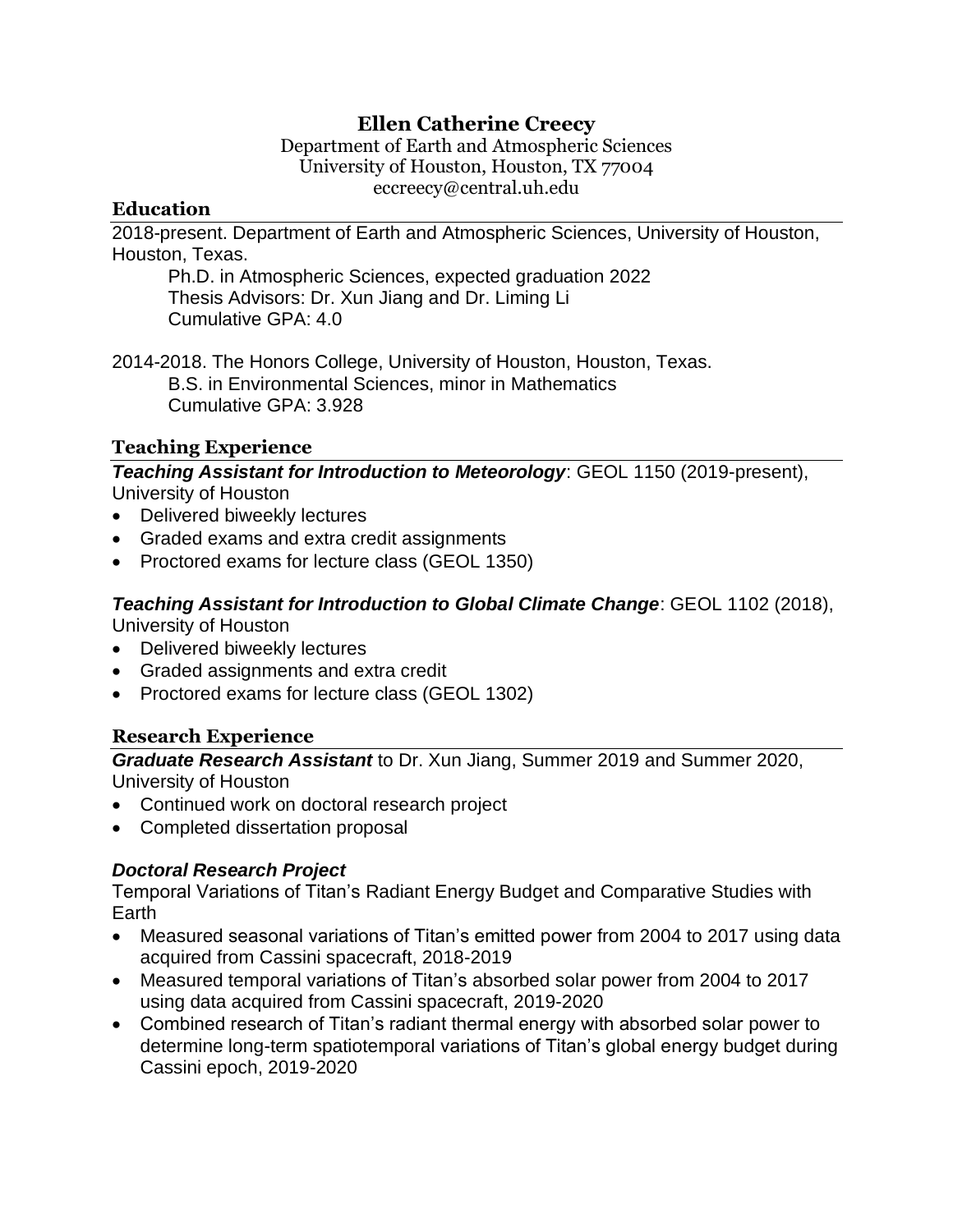### *Graduate Research*

- Analyzed ozonesonde data utilizing different methods such as linear regression and principal component analysis using IDL
- Used MATLAB to analyze ozone microwave radiometer data
- Used micropulse lidar data to analyze aerosols at different altitudes
- Used GIS to complete projects covering topics such as spatial analysis, terrain modeling, map projections, and data acquisition and integration
- Designed and managed project studying pollutants and air mass movement during forest fire events in New Mexico
- Worked specifically with map design, building geodatabases, digitizing, python programming, surface hydrology, and groundwater tools
- Used Igor to process ozone data sets from Moody Tower, University of Houston
- Set up POM (personal ozone monitor) to take measurements of ozone on UH's campus

## **Publications in Refereed Journals**

Li, L., **Creecy, E. C.**, Jiang, X., West, R. A., Fry, P. M., Nixon, C. A., Kenyon, M. E. Energy Imbalance on Titan. *Nature Communications*, under review.

**Creecy, E. C.**, Li, L., Jiang, X., Nixon, C. A., West, R. A., Kenyon, M. E. Seasonal Variations of Titan's Brightness. *Geophys. Res. Lett.,* 46, doi: 10.1029/2019GL084833, 2019.

## **Submitted White Papers**

Li, L., West, R. A., Kenyon, M. E., Nixon, C. A., Fry, P. M., Wenkert, D., Hofstadter, M. D., Jiang, X., **Creecy, E. C.**, Sanchez-Lavega, A., Baines, K. H., Mallama, A., Hu, R., Achterberg, R. K., Aslam, S., Banfield, D., Dyudina, U., Fortney, J. J., Ingersoll, A. P., Kleinböhl, A., Fletcher, L., Limaye, S., Marley, M. S., Smith, M. D., Soderlund, K. M., Spilker, L. J., Young, C. L. Radiant Energy Budgets and Internal Heat of Planets and Moons. A white paper to Planetary Science and Astrobiology Decadal Survey 2023- 2032, 2020.

#### **Conference Presentations**

#### *Oral Presentations*

**Creecy, E. C.,** Li, L., Jiang, X., West, R. A., Fry, P. M., Nixon, C. A., Kenyon, M. E. Energy Imbalance on Titan, P071-04, *AGU Fall Meeting*, Dec. 1-20, 2020.

#### *Poster Presentations*

Li, Li., West, R. A., Kenyon, M. E., Nixon, C. A., Fry, P. M., Hofstadter, M. D., Wenkert, D. D., Jiang, X., Creecy, E. C., Future exploration of the radiant energy budgets and internal heat of planets and moons, NASA Outer Planets Assessment Group (OPAG) Meeting, Lunar and Planetary Institute, Houston, TX. February 3-4, 2020.

**Creecy, E. C.**, Li, L., Jiang, X., Nixon, C. A., West, R. A., Kenyon, M. E. Seasonal Variations of Titan's Brightness, P23D-3526, *AGU Fall Meeting*, Dec. 9-13, 2019.